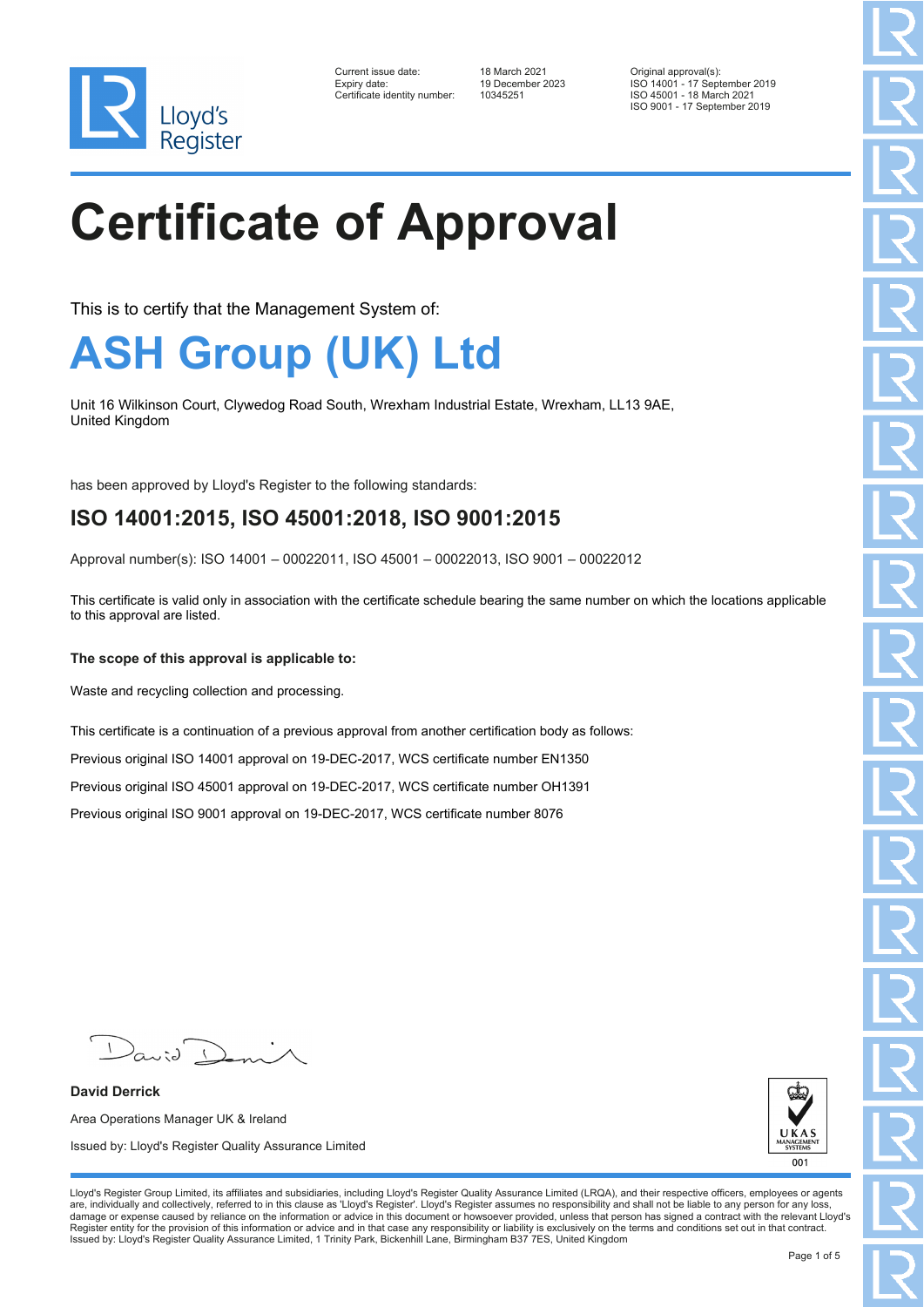

### **Certificate Schedule**

**ASH Metal Recycling** Ashfield House, Dunkirk Way, Ellesmere Port, Chester, CH1 6LZ, United Kingdom

**Location Activities**

**ISO 14001:2015** Waste and recycling collection and processing.

**ISO 45001:2018** Waste and recycling collection and processing.

**ISO 9001:2015** Waste and recycling collection and processing.

Unit 16 Wilkinson Court, Clywedog Road South, Wrexham Industrial Estate, Wrexham, LL13 9AE, United Kingdom

**ISO 14001:2015** Waste and recycling collection and processing.

**ISO 45001:2018** Waste and recycling collection and processing.

**ISO 9001:2015** Waste and recycling collection and processing.

**Alan's Skip Hire** Broughton Mills Road, Bretton, CH4 0BY, United Kingdom

**ISO 14001:2015** Waste and recycling collection and processing.

**ISO 45001:2018** Waste and recycling collection and processing.

**ISO 9001:2015** Waste and recycling collection and processing.

**ASH Waste Services** Macdermott Road, Widnes, WA8 0PF, United Kingdom **ISO 14001:2015** Waste and recycling collection and processing.



Lloyd's Register Group Limited, its affiliates and subsidiaries, including Lloyd's Register Quality Assurance Limited (LRQA), and their respective officers, employees or agents are, individually and collectively, referred to in this clause as 'Lloyd's Register'. Lloyd's Register assumes no responsibility and shall not be liable to any person for any loss,<br>damage or expense caused by reliance on t Register entity for the provision of this information or advice and in that case any responsibility or liability is exclusively on the terms and conditions set out in that contract.<br>Issued by: Lloyd's Register Quality Assu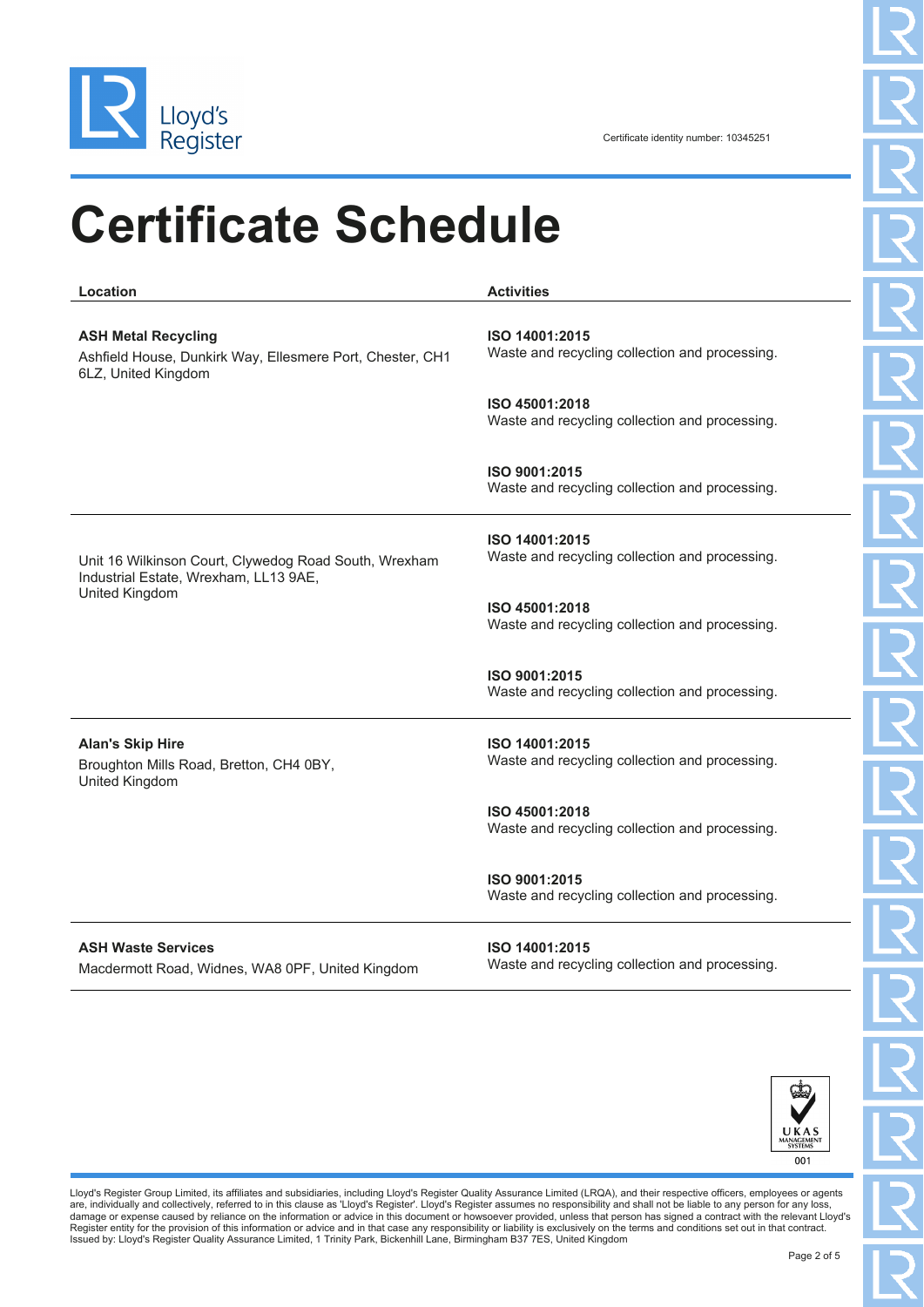

## **Certificate Schedule**

| Location                                                                                                               | <b>Activities</b>                                                |
|------------------------------------------------------------------------------------------------------------------------|------------------------------------------------------------------|
|                                                                                                                        | ISO 45001:2018<br>Waste and recycling collection and processing. |
|                                                                                                                        | ISO 9001:2015<br>Waste and recycling collection and processing.  |
| <b>Alan's Skip Hire Wales</b><br>Redwither Road, Wrexham Industrial Estate, Wrexham, LL13<br>9RD, United Kingdom       | ISO 14001:2015<br>Waste and recycling collection and processing. |
|                                                                                                                        | ISO 45001:2018<br>Waste and recycling collection and processing. |
|                                                                                                                        | ISO 9001:2015<br>Waste and recycling collection and processing.  |
| <b>ASH Waste Services</b><br>Redwither Road, Wrexham Industrial Estate, Wrexham, LL13<br>9RD, United Kingdom           | ISO 14001:2015<br>Waste and recycling collection and processing. |
|                                                                                                                        | ISO 45001:2018<br>Waste and recycling collection and processing. |
|                                                                                                                        | ISO 9001:2015<br>Waste and recycling collection and processing.  |
| <b>ASH Waste Services</b><br>Unit 16, Wilkinson Court, Wrexham Industrial Estate,<br>Wrexham, LL13 9AE, United Kingdom | ISO 14001:2015<br>Waste and recycling collection and processing. |
|                                                                                                                        | ISO 45001:2018<br>Waste and recycling collection and processing. |

**ISO 9001:2015** Waste and recycling collection and processing.



Lloyd's Register Group Limited, its affiliates and subsidiaries, including Lloyd's Register Quality Assurance Limited (LRQA), and their respective officers, employees or agents<br>are, individually and collectively, referred Register entity for the provision of this information or advice and in that case any responsibility or liability is exclusively on the terms and conditions set out in that contract.<br>Issued by: Lloyd's Register Quality Assu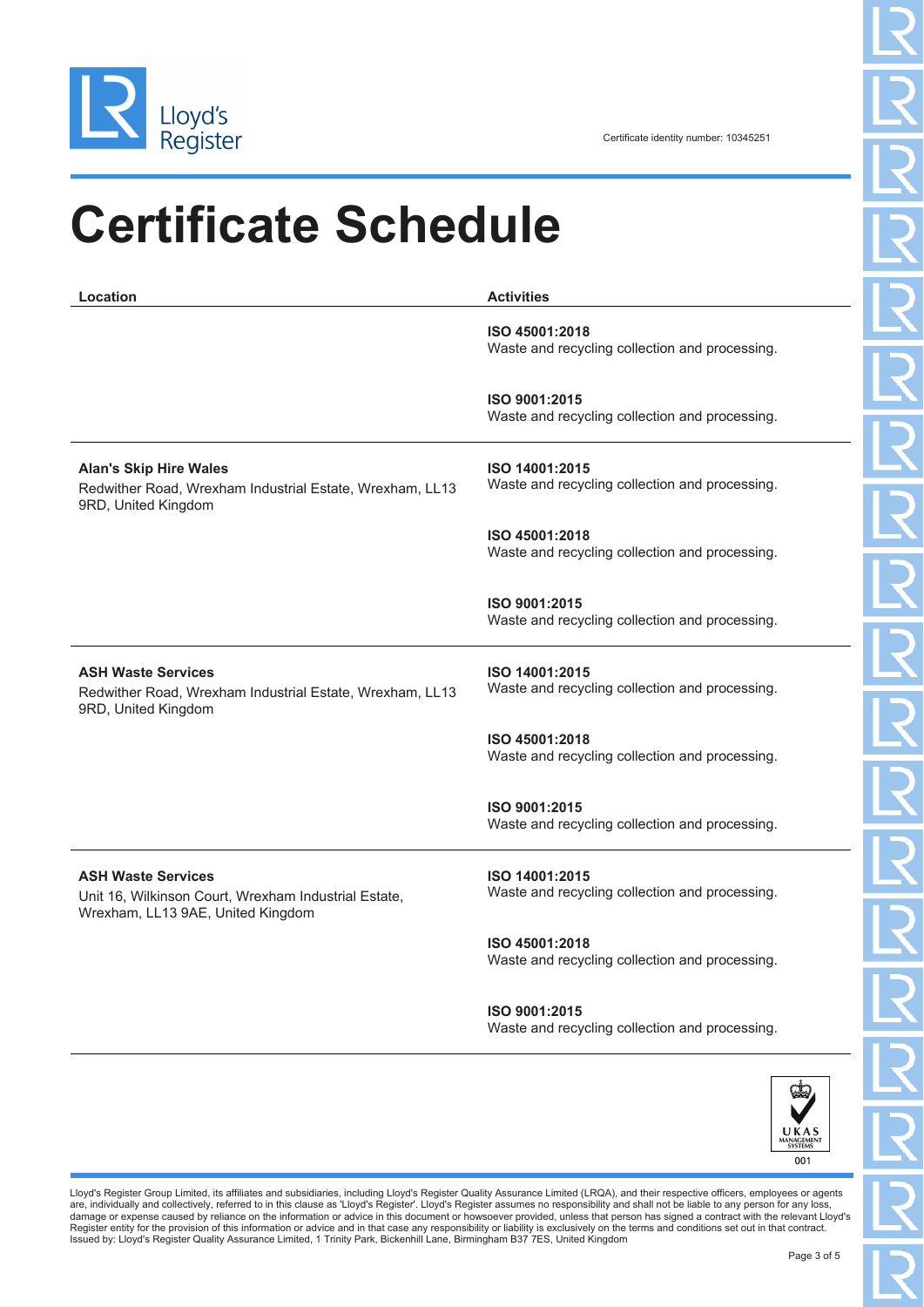

### **Certificate Schedule**

| Location                                                                                                                   | <b>Activities</b>                                                |
|----------------------------------------------------------------------------------------------------------------------------|------------------------------------------------------------------|
| <b>Alan's Skip Hire</b><br>Unit 16, Wilkinson Court, Wrexham Industrial Estate,<br>Wrexham, LL13 9AE, United Kingdom       | ISO 14001:2015<br>Waste and recycling collection and processing. |
|                                                                                                                            | ISO 45001:2018<br>Waste and recycling collection and processing. |
|                                                                                                                            | ISO 9001:2015<br>Waste and recycling collection and processing.  |
| <b>Alan's Skip Hire Wales</b><br>Unit 16, Wilkinson Court, Wrexham Industrial Estate,<br>Wrexham, LL13 9AE, United Kingdom | ISO 14001:2015<br>Waste and recycling collection and processing. |
|                                                                                                                            | ISO 45001:2018<br>Waste and recycling collection and processing. |
|                                                                                                                            | ISO 9001:2015<br>Waste and recycling collection and processing.  |
| <b>ASH Metal Recycling</b><br>Unit 16, Wilkinson Court, Wrexham Industrial Estate,<br>Wrexham, LL13 9AE, United Kingdom    | ISO 14001:2015<br>Waste and recycling collection and processing. |
|                                                                                                                            | ISO 45001:2018<br>Waste and recycling collection and processing. |
|                                                                                                                            | ISO 9001:2015<br>Waste and recycling collection and processing.  |
| <b>ASH Heat &amp; Power</b><br>Redwither Road, Wrexham Industrial Estate, Wrexham, LL13<br>9RD, United Kingdom             | ISO 14001:2015<br>Waste and recycling collection and processing. |
|                                                                                                                            | ISO 45001:2018                                                   |



Waste and recycling collection and processing.

Lloyd's Register Group Limited, its affiliates and subsidiaries, including Lloyd's Register Quality Assurance Limited (LRQA), and their respective officers, employees or agents<br>are, individually and collectively, referred Register entity for the provision of this information or advice and in that case any responsibility or liability is exclusively on the terms and conditions set out in that contract.<br>Issued by: Lloyd's Register Quality Assu